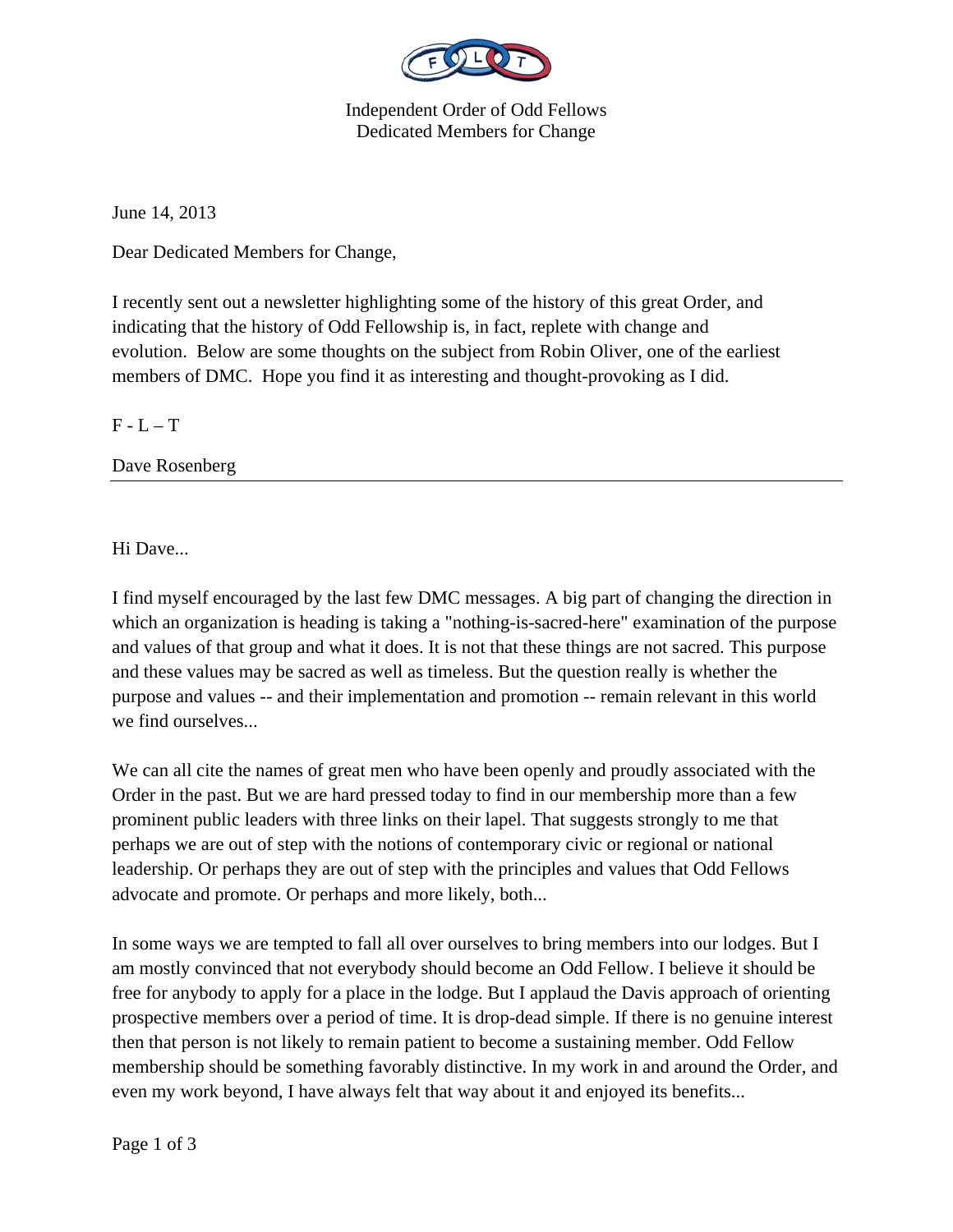

Independent Order of Odd Fellows Dedicated Members for Change

The kinds of commitments that men and women make in today's world bear little relationship to a penny-to-enter-this-meeting admission price two centuries ago. My guess is that in today's world those kinds of commitments will vary greatly from one community to another and to the next. There are a lot of things that need to be examined if nothing is sacred...

The social interaction of an on-location lodge meeting or a social event should always remain the heart and soul of the Order. And the Grand Lodge sessions should remain as the center of the Order's decision-making council for rules and protocols. I have a genuine love for watching the theatre in each venue. That theatre is entertaining but it is also genuine...

A lot of our work can be accomplished online. The technologies are there on the Public Network to connect. I am wondering why there aren't more joint lodge socials with the Philippines (one having breakfast and the other at dinner)...? So, the tools are there. But what we lack are the protocols of connection. In the old days, these protocols were handled by the DDGM (who might now devote some time to researching the code to question the legality of that joint meeting 8D). Social, political, and economic hierarchies are changing constantly but the trend now is toward peer-to-peer relationships...

I understand that the ritual is important. The ritual should be examined for the lessons that it teaches us. But the ritual should not be an obstacle to transacting the business and developing the future of Odd Fellowship. Nor should it be an obstacle to developing and adopting the protocols for friendship, love, and truth in the 21st Century...

I guess that the point of Odd Fellowship for me, when I thought about it, is that an Odd Fellow, regardless of what she or he knows or believes, is a genuinely decent person. But we do not come by that naturally. That is what the ritual is about. It is a loosely scripted set of behavioral guidelines that promotes the sense of brotherhood with anyone who shares it... And can relate to it... The Ritual teaches us the basic skills of getting along and creating something good...

A lodge hall can be an incubator for civic leadership in the 21st Century. The Ritual works. But perhaps the Ritual is not found to be very pragmatic or relevant for day-to-day application beyond the walls of the lodge hall. This does not change the fundamental principles and values we should share with the great legends of the Order...

Question is this: Are we waiting for the 21st Century to come our way...? Or is the 21st Century waiting for us to catch up...?